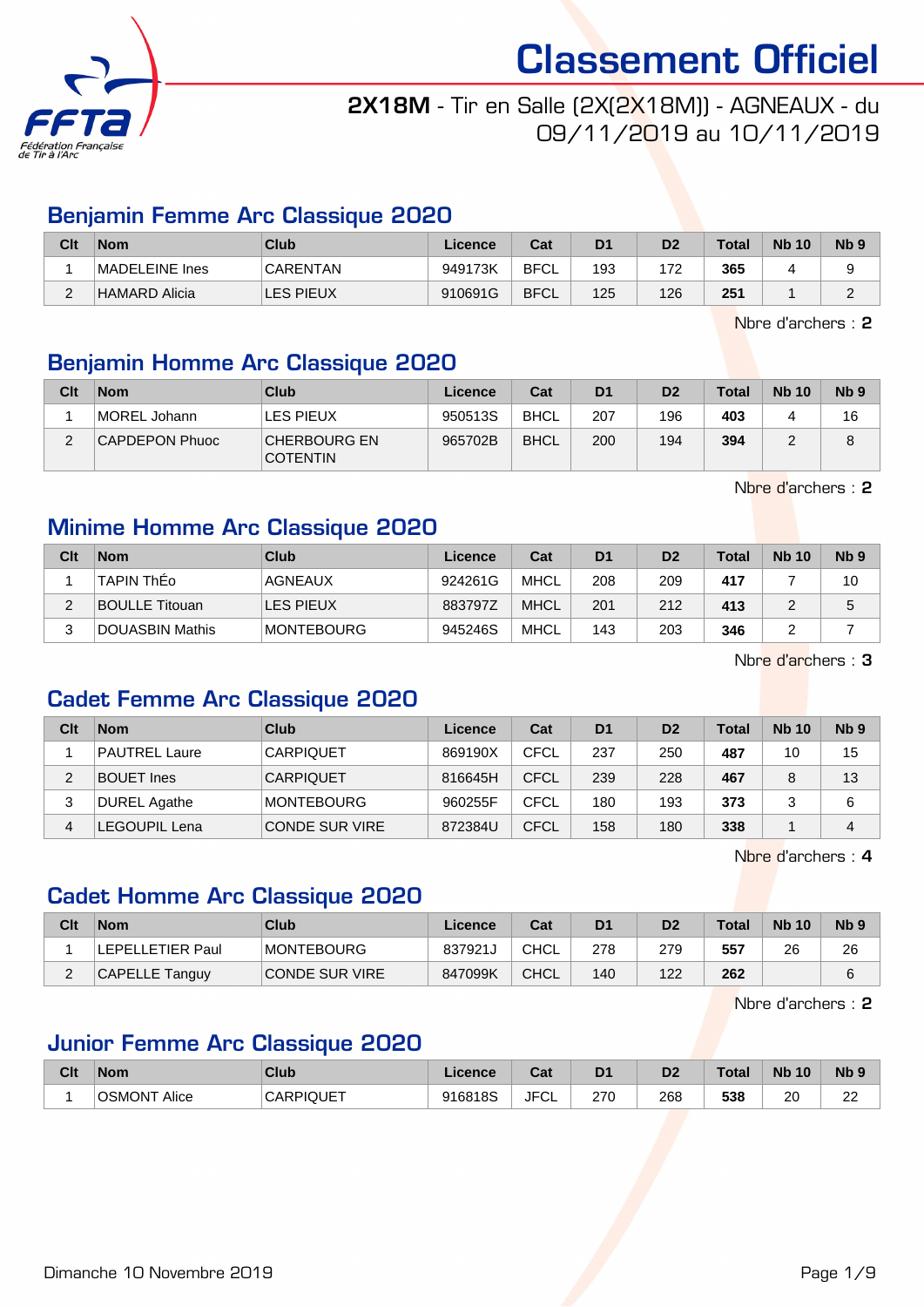

## 2X18M - Tir en Salle (2X(2X18M)) - AGNEAUX - du 09/11/2019 au 10/11/2019

## Junior Femme Arc Classique 2020 (Suite)

| Clt                           | <b>Nom</b>        | <b>Club</b>       | icence  | ⊶ ∼<br>uai | D <sub>1</sub> | D <sub>2</sub> | <b>Total</b> | <b>N<sub>b</sub></b><br>10 | <b>N<sub>b</sub></b> |
|-------------------------------|-------------------|-------------------|---------|------------|----------------|----------------|--------------|----------------------------|----------------------|
| $\overline{\phantom{0}}$<br>- | JUGAN<br>J Marina | <b>MONTEBOURG</b> | 950578M | JFC'<br>◡∟ | 208            | 191            | 399          |                            |                      |

Nbre d'archers : 2

## Junior Homme Arc Classique 2020

| Clt            | <b>Nom</b>               | Club             | Licence | Cat         | D <sub>1</sub> | D <sub>2</sub> | Total | <b>Nb 10</b> | Nb <sub>9</sub> |
|----------------|--------------------------|------------------|---------|-------------|----------------|----------------|-------|--------------|-----------------|
|                | <b>LION Corentin</b>     | <b>AVRANCHES</b> | 684381T | <b>JHCL</b> | 262            | 266            | 528   | 12           | 31              |
| $\overline{2}$ | <b>BERTRAND Gregoire</b> | <b>AGNEAUX</b>   | 792968X | <b>JHCL</b> | 244            | 257            | 501   | 13           | 17              |
| 3              | <b>NICOLLE Erwan</b>     | ST LO            | 848699Z | <b>JHCL</b> | 190            | 195            | 385   | 4            | 10              |
| 4              | <b>FONTAINE Damien</b>   | <b>CARPIQUET</b> | 811195J | <b>JHCL</b> | 184            | 183            | 367   | 4            | 8               |
| 5              | <b>MARIE Louis</b>       | AGNEAUX          | 885690G | JHCL        | 172            | 186            | 358   | 2            | 4               |

Nbre d'archers : 5

## Senior 1 Femme Arc Classique 2020

| Clt | <b>Nom</b>                  | Club                                   | Licence | Cat                | D <sub>1</sub> | D <sub>2</sub> | <b>Total</b> | <b>Nb 10</b>   | N <sub>b</sub> <sub>9</sub> |
|-----|-----------------------------|----------------------------------------|---------|--------------------|----------------|----------------|--------------|----------------|-----------------------------|
|     | <b>AMIOT Nathalya</b>       | <b>CHERBOURG EN</b><br><b>COTENTIN</b> | 668555R | S <sub>1</sub> FCL | 271            | 268            | 539          | 21             | 19                          |
| 2   | <b>LEROUGE Faustine</b>     | <b>AGON COUTAINVILLE</b>               | 823391R | S <sub>1</sub> FCL | 245            | 265            | 510          | 13             | 22                          |
| 3   | LECHARPENTIER Sarah AGNEAUX |                                        | 674353T | S <sub>1</sub> FCL | 256            | 254            | 510          | 13             | 19                          |
| 4   | <b>LECONTE Amandine</b>     | <b>AVRANCHES</b>                       | 963728F | S1FCL              | 245            | 233            | 478          | $\overline{7}$ | 16                          |
| 5   | <b>LEBOULLEUX Marion</b>    | <b>DONVILLE LES BAINS</b>              | 680368F | S <sub>1</sub> FCL | 243            | 231            | 474          | 9              | 10                          |
| 6   | LECOQ Marie-Helene          | <b>CARPIQUET</b>                       | 916339W | S <sub>1</sub> FCL | 225            | 212            | 437          | 6              | 8                           |
| 7   | <b>GALLIEN Charlotte</b>    | <b>CHERBOURG EN</b><br><b>COTENTIN</b> | 967104A | S <sub>1</sub> FCL | 215            | 205            | 420          | 4              | 11                          |

Nbre d'archers : 7

## Senior 1 Homme Arc Classique 2020

| Clt | <b>Nom</b>            | Club              | Licence | Cat                | D <sub>1</sub> | D <sub>2</sub> | <b>Total</b> | <b>Nb 10</b> | Nb <sub>9</sub> |
|-----|-----------------------|-------------------|---------|--------------------|----------------|----------------|--------------|--------------|-----------------|
|     | <b>HENRIO Clement</b> | <b>LES PIEUX</b>  | 702308D | S <sub>1</sub> HCL | 284            | 281            | 565          | 31           | 24              |
| 2   | DOUASBIN Joachim      | <b>MONTEBOURG</b> | 369792Y | S <sub>1</sub> HCL | 267            | 266            | 533          | 17           | 25              |
| 3   | TRUFFAUT Maxime       | <b>AGNEAUX</b>    | 687187T | S <sub>1</sub> HCL | 265            | 255            | 520          | 18           | 19              |
| 4   | <b>BRARD Bastien</b>  | <b>MONTEBOURG</b> | 828590S | S <sub>1</sub> HCL | 252            | 268            | 520          | 15           | 19              |
| 5   | <b>HAQUIN Herbert</b> | <b>LES PIEUX</b>  | 667163C | S <sub>1</sub> HCL | 259            | 245            | 504          | 14           | 24              |
| 6   | <b>VAUTIER Steve</b>  | <b>MONTEBOURG</b> | 953859D | S <sub>1</sub> HCL | 249            | 248            | 497          | 9            | 20              |
| 7   | LE HENAFF AurElien    | <b>BREHAL</b>     | 817148E | S <sub>1</sub> HCL | 245            | 231            | 476          | 12           | 17              |
| 8   | LEFEBVRE Guillaume    | <b>CARPIQUET</b>  | 426100C | S <sub>1</sub> HCL | 235            | 236            | 471          | 4            | 19              |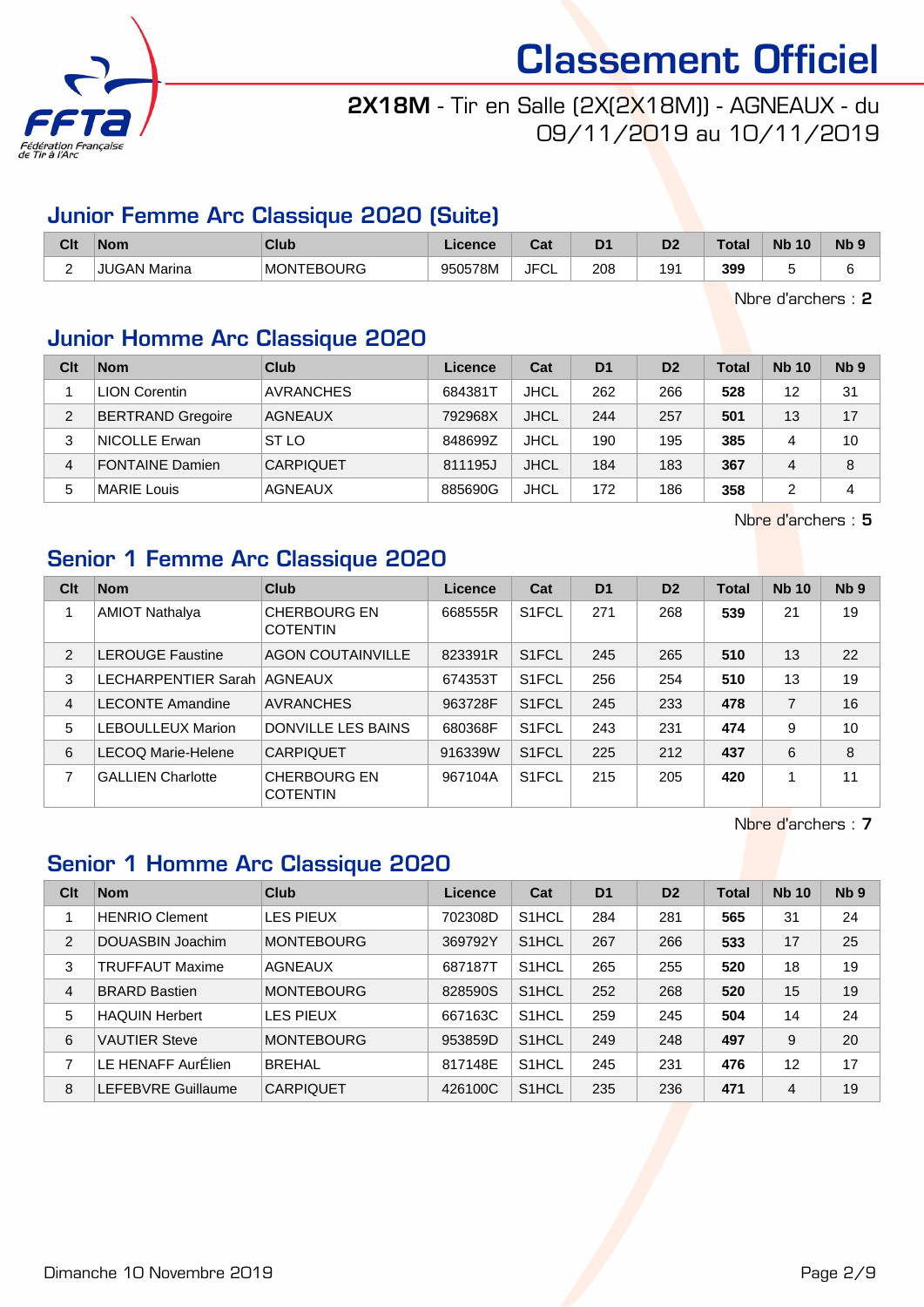

## 2X18M - Tir en Salle (2X(2X18M)) - AGNEAUX - du 09/11/2019 au 10/11/2019

## Senior 1 Homme Arc Classique 2020 (Suite)

| Clt | <b>Nom</b>             | Club                           | Licence | Cat                | D <sub>1</sub> | D <sub>2</sub> | <b>Total</b> | <b>Nb 10</b> | N <sub>b</sub> <sub>9</sub> |
|-----|------------------------|--------------------------------|---------|--------------------|----------------|----------------|--------------|--------------|-----------------------------|
| 9   | BITU Jeanfroicois      | VILLEDIEU LES<br><b>POELES</b> | 969180G | S <sub>1</sub> HCL | 227            | 233            | 460          | 4            | 14                          |
| 10  | <b>LECLERC Antoine</b> | LES PIEUX                      | 987782B | S <sub>1</sub> HCL | 208            | 183            | 391          | 6            | 9                           |
| 11  | COTINIAUX Aurelien     | DONVILLE LES BAINS             | 824576D | S <sub>1</sub> HCL | 205            | 186            | 391          |              | 10                          |

Nbre d'archers : 11

## Senior 2 Femme Arc Classique 2020

| Clt             | <b>Nom</b>                       | <b>Club</b>                           | <b>Licence</b> | Cat                | D <sub>1</sub> | D <sub>2</sub> | <b>Total</b> | <b>Nb 10</b>   | N <sub>b</sub> <sub>9</sub> |
|-----------------|----------------------------------|---------------------------------------|----------------|--------------------|----------------|----------------|--------------|----------------|-----------------------------|
| 1               | <b>BERTRAND Valerie</b>          | <b>FLERS</b>                          | 334408M        | S2FCL              | 250            | 263            | 513          | 11             | 19                          |
| 2               | <b>ALLARD Catherine</b>          | <b>VASTEVILLE</b>                     | 707485F        | S <sub>2</sub> FCL | 244            | 263            | 507          | 16             | 15                          |
| 3               | LERIBAULT Sandrine               | <b>AGNEAUX</b>                        | 792975E        | S2FCL              | 235            | 253            | 488          | 5              | 22                          |
| $\overline{4}$  | <b>GARNIER Marie Laure</b>       | <b>AGNEAUX</b>                        | 940093R        | S <sub>2</sub> FCL | 239            | 239            | 478          | 9              | 23                          |
| 5               | <b>PAUTREL Annie</b>             | <b>CARPIQUET</b>                      | 909571P        | S <sub>2</sub> FCL | 234            | 241            | 475          | 9              | 13                          |
| 6               | <b>LABBE Nathalie</b>            | <b>AGNEAUX</b>                        | 940098W        | S2FCL              | 229            | 246            | 475          | $\overline{7}$ | 17                          |
| $\overline{7}$  | <b>VARIN Danielle</b>            | DONVILLE LES BAINS                    | 733378A        | S <sub>2</sub> FCL | 241            | 229            | 470          | 8              | 16                          |
| 8               | <b>LECHARPENTIER</b><br>Caroline | <b>AGNEAUX</b>                        | 771851U        | S <sub>2</sub> FCL | 240            | 227            | 467          | 3              | 19                          |
| 9               | <b>TIREL Agnes</b>               | <b>AGNEAUX</b>                        | 888507U        | S2FCL              | 245            | 212            | 457          | 6              | 13                          |
| 10 <sup>1</sup> | <b>POISSON Nathalie</b>          | <b>CARPIQUET</b>                      | 931214P        | S <sub>2</sub> FCL | 224            | 221            | 445          | 6              | 13                          |
| 11              | <b>SKUTNIK Sophie</b>            | <b>VILLEDIEU LES</b><br><b>POELES</b> | 838072Y        | S <sub>2</sub> FCL | 210            | 225            | 435          | 2              | 10                          |
| 12              | <b>TELHIER Sandrine</b>          | <b>AGNEAUX</b>                        | 975131A        | S2FCL              | 189            | 214            | 403          | 6              | 9                           |
| 13              | JUGAN VÉronique                  | <b>MONTEBOURG</b>                     | 933388C        | S2FCL              | 197            | 206            | 403          | 3              | 8                           |
| 14              | <b>TURCK Nathalie</b>            | <b>AVRANCHES</b>                      | 788790F        | S2FCL              | 192            | 176            | 368          | $\overline{7}$ | $\overline{7}$              |
| 15              | <b>MADELEINE Pascale</b>         | <b>CARENTAN</b>                       | 946563Y        | S <sub>2</sub> FCL | 169            | 191            | 360          | 4              | 5                           |

Nbre d'archers : 15

## Senior 2 Homme Arc Classique 2020

| Clt            | <b>Nom</b>                       | <b>Club</b>                          | Licence | Cat                | D <sub>1</sub> | D <sub>2</sub> | Total | <b>Nb 10</b> | Nb <sub>9</sub> |
|----------------|----------------------------------|--------------------------------------|---------|--------------------|----------------|----------------|-------|--------------|-----------------|
|                | <b>VALLOT Denis</b>              | <b>FLERS</b>                         | 315669U | S <sub>2</sub> HCL | 268            | 280            | 548   | 27           | 19              |
| 2              | <b>VANDER CRUYSSEN</b><br>Thomas | <b>BAYEUX</b>                        | 965061E | S <sub>2</sub> HCL | 277            | 258            | 535   | 20           | 26              |
| 3              | <b>LECARPENTIER</b><br>Jacques   | <b>MONTEBOURG</b>                    | 749357U | S <sub>2</sub> HCL | 257            | 270            | 527   | 18           | 26              |
| $\overline{4}$ | <b>PALY Olivier</b>              | <b>FONTENAY LE</b><br><b>MARMION</b> | 800914J | S <sub>2</sub> HCL | 265            | 260            | 525   | 13           | 27              |
| 5              | <b>TURCK Alain</b>               | <b>AVRANCHES</b>                     | 674697S | S <sub>2</sub> HCL | 261            | 262            | 523   | 9            | 30              |
| 6              | <b>BONNISSENT Eric</b>           | <b>LES PIEUX</b>                     | 823061G | S <sub>2</sub> HCL | 246            | 268            | 514   | 16           | 24              |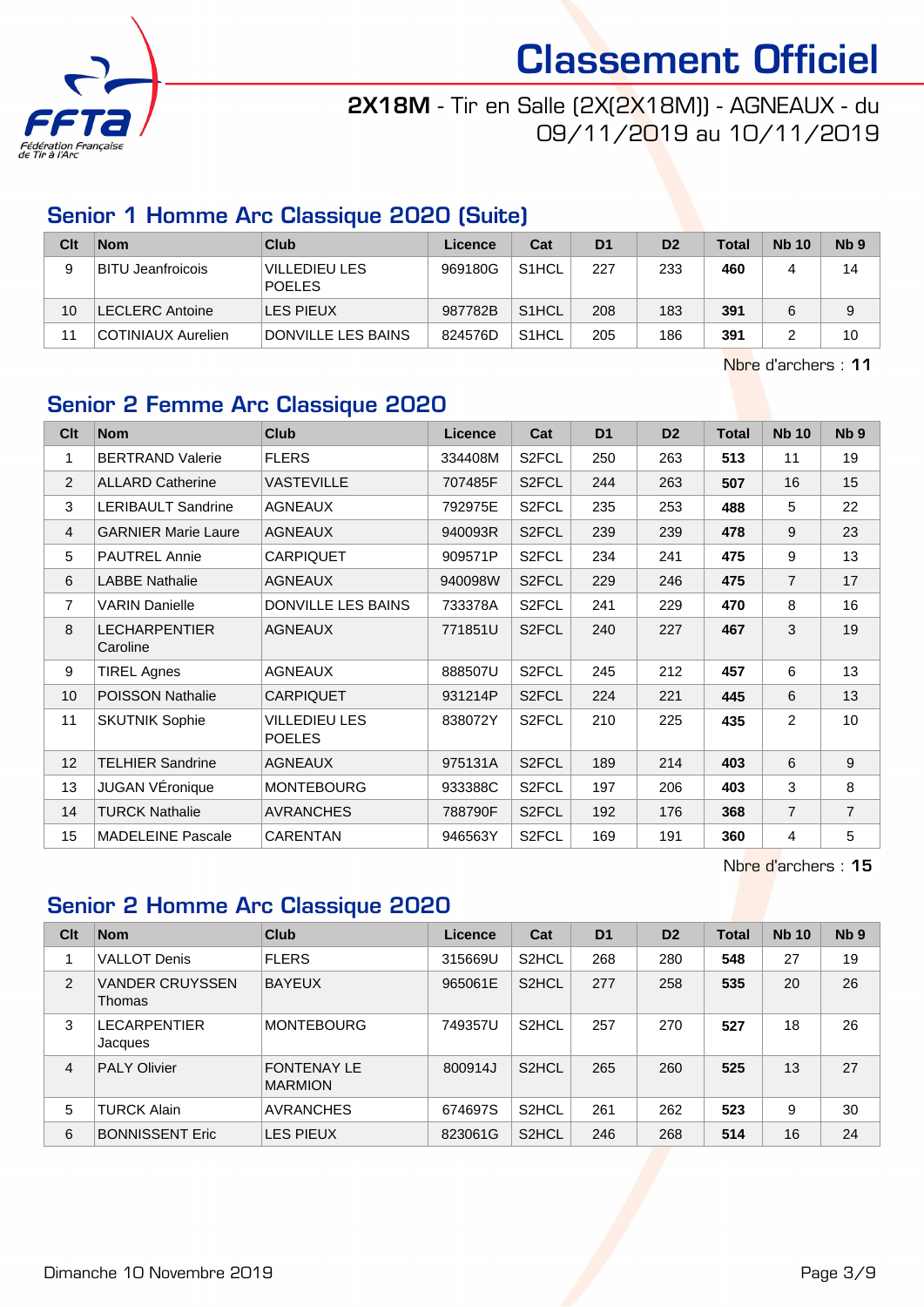

## 2X18M - Tir en Salle (2X(2X18M)) - AGNEAUX - du 09/11/2019 au 10/11/2019

## Senior 2 Homme Arc Classique 2020 (Suite)

| Clt             | <b>Nom</b>                | <b>Club</b>                            | <b>Licence</b> | Cat                | D <sub>1</sub> | D <sub>2</sub> | <b>Total</b> | <b>Nb 10</b>   | N <sub>b</sub> <sub>9</sub> |
|-----------------|---------------------------|----------------------------------------|----------------|--------------------|----------------|----------------|--------------|----------------|-----------------------------|
| $\overline{7}$  | <b>SPANGENBERG Franck</b> | <b>AGNEAUX</b>                         | 716506L        | S2HCL              | 244            | 256            | 500          | 12             | 18                          |
| 8               | <b>LOUAINTIER Herve</b>   | <b>AGON COUTAINVILLE</b>               | 773699C        | S2HCL              | 246            | 254            | 500          | 11             | 18                          |
| 9               | <b>AUGUE Pascal</b>       | <b>CARPIQUET</b>                       | 861508X        | S2HCL              | 243            | 240            | 483          | 8              | 21                          |
| 10 <sup>1</sup> | <b>LECOCQ Fabrice</b>     | ST <sub>LO</sub>                       | 798075Y        | S2HCL              | 229            | 243            | 472          | 9              | 15                          |
| 11              | <b>MOREL Aurelien</b>     | LES PIEUX                              | 955902Z        | S2HCL              | 233            | 238            | 471          | 8              | 15                          |
| 12              | LE ROY Olivier            | <b>CARPIQUET</b>                       | 851805A        | S2HCL              | 216            | 251            | 467          | 8              | 16                          |
| 13              | LELOROUX JÉrÔme           | <b>CARENTAN</b>                        | 791828H        | S2HCL              | 224            | 241            | 465          | 13             | 11                          |
| 14              | <b>MADELEINE Pascal</b>   | <b>CARENTAN</b>                        | 946562X        | S2HCL              | 232            | 217            | 449          | 12             | $\overline{7}$              |
| 15              | VIDEGRAIN Arnaud          | <b>CHERBOURG EN</b><br><b>COTENTIN</b> | 969038C        | S2HCL              | 217            | 226            | 443          | 5              | 17                          |
| 16              | <b>COLLETTE Alexis</b>    | <b>DONVILLE LES BAINS</b>              | 429954S        | S2HCL              | 221            | 203            | 424          | 6              | 8                           |
| 17              | <b>LABBE Gilles</b>       | <b>AGNEAUX</b>                         | 933283N        | S2HCL              | 212            | 212            | 424          | 5              | 5                           |
| 18              | <b>CASTETS Olivier</b>    | <b>AGNEAUX</b>                         | 913041L        | S2HCL              | 205            | 216            | 421          | $\overline{4}$ | 14                          |
| 19              | <b>BERTEAUX Stephane</b>  | <b>AVRANCHES</b>                       | 811313M        | S2HCL              | 183            | 208            | 391          | 1              | 12                          |
| 20              | <b>ANNE Cyril</b>         | <b>BAYEUX</b>                          | 701634W        | S <sub>2</sub> HCL | 187            | 201            | 388          | 3              | 9                           |
| 21              | <b>DANGUY Loic</b>        | <b>CHERBOURG EN</b><br><b>COTENTIN</b> | 798167Y        | S <sub>2</sub> HCL | 197            | 184            | 381          | 4              | 12                          |
| 22              | <b>AMIOT Mikael</b>       | <b>AGNEAUX</b>                         | 973118M        | S <sub>2</sub> HCL | 184            | 157            | 341          | $\mathbf{1}$   | 5                           |

Nbre d'archers : 22

### Senior 3 Femme Arc Classique 2020

| Clt            | <b>Nom</b>                        | Club                | Licence | Cat   | D <sub>1</sub> | D <sub>2</sub> | Total | <b>Nb 10</b> | Nb <sub>9</sub> |
|----------------|-----------------------------------|---------------------|---------|-------|----------------|----------------|-------|--------------|-----------------|
|                | LEGORGEU-SOLDINI<br>Francine      | <b>AGNEAUX</b>      | 814423T | S3FCL | 243            | 215            | 458   | 8            | 11              |
| $\mathcal{P}$  | <b>BARBANCHON Marie-</b><br>Laure | <b>BAYEUX</b>       | 921974W | S3FCL | 236            | 221            | 457   | 3            | 13              |
| 3              | LEFRANCOIS Marie-<br>Christine    | FONTENAY S/BOIS CIE | 889443L | S3FCL | 229            | 219            | 448   | 6            | 15              |
| $\overline{4}$ | <b>LAGARDE Sylvie</b>             | DONVILLE LES BAINS  | 909101D | S3FCL | 220            | 208            | 428   | 5            | 11              |

Nbre d'archers : 4

## Senior 3 Homme Arc Classique 2020

| Clt | <b>Nom</b>                               | Club                     | Licence | Cat   | D <sub>1</sub> | D <sub>2</sub> | <b>Total</b> | <b>Nb 10</b> | N <sub>b</sub> <sub>9</sub> |
|-----|------------------------------------------|--------------------------|---------|-------|----------------|----------------|--------------|--------------|-----------------------------|
|     | REGNAULT Jean-Louis                      | <b>AGNEAUX</b>           | 221197G | S3HCL | 250            | 257            | 507          | 14           | 19                          |
| 2   | <b>CONSEIL Gilles</b>                    | <b>AGON COUTAINVILLE</b> | 391170K | S3HCL | 252            | 253            | 505          | 10           | 23                          |
| 3   | HAUTEUR Marc                             | <b>CARPIQUET</b>         | 717062R | S3HCL | 253            | 249            | 502          | 11           | 21                          |
| 4   | LEFRANCOIS Dominique FONTENAY S/BOIS CIE |                          | 856372P | S3HCL | 245            | 251            | 496          | 11           | 14                          |
| 5   | LATUR Gilles                             | <b>BAYEUX</b>            | 921984G | S3HCL | 252            | 241            | 493          | 15           | 14                          |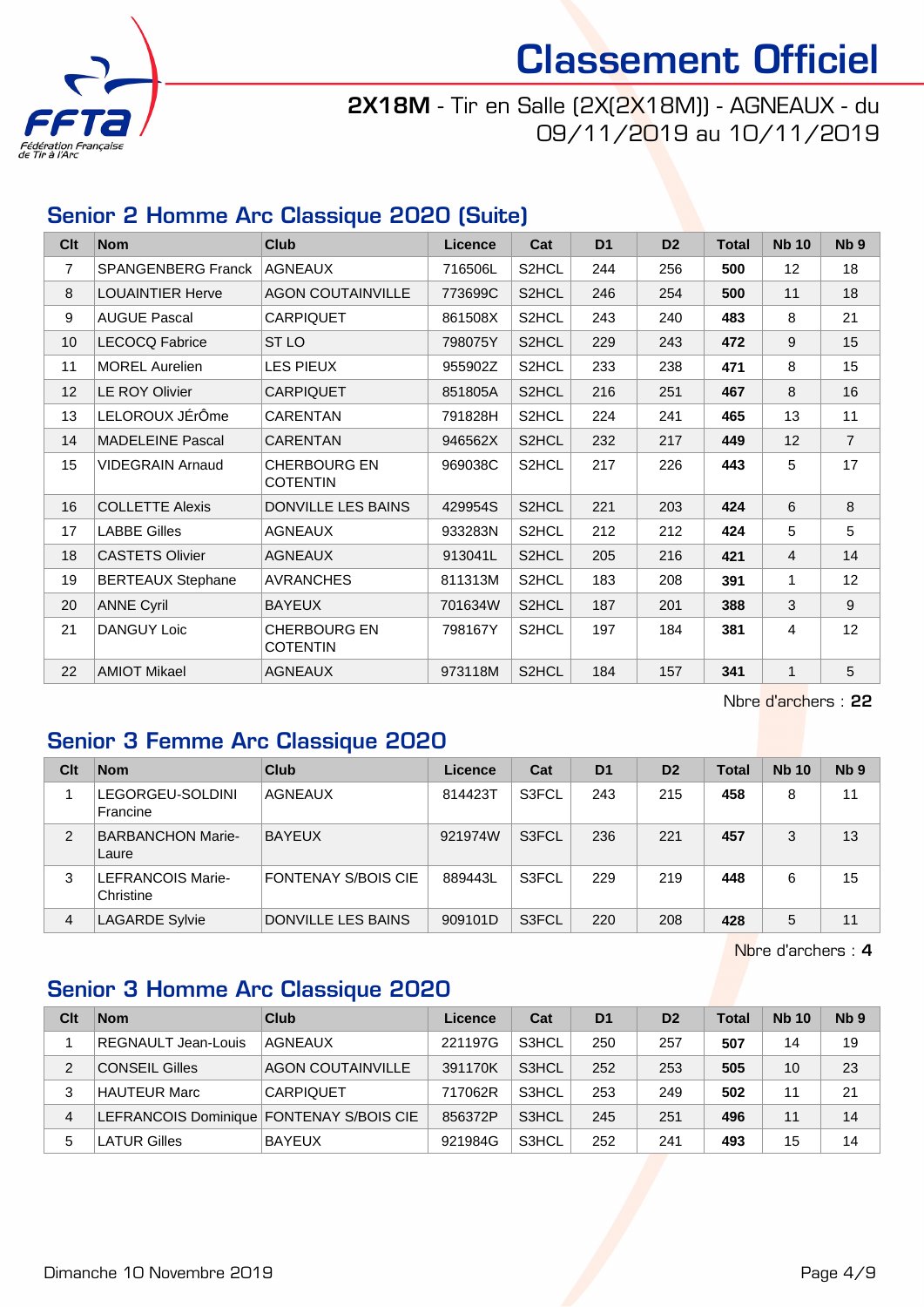

## 2X18M - Tir en Salle (2X(2X18M)) - AGNEAUX - du 09/11/2019 au 10/11/2019

## Senior 3 Homme Arc Classique 2020 (Suite)

| Clt             | <b>Nom</b>                | <b>Club</b>                             | Licence | Cat   | D <sub>1</sub> | D <sub>2</sub> | <b>Total</b> | <b>Nb 10</b>   | N <sub>b</sub> <sub>9</sub> |
|-----------------|---------------------------|-----------------------------------------|---------|-------|----------------|----------------|--------------|----------------|-----------------------------|
| 6               | <b>FALHUN Paul</b>        | <b>AGNEAUX</b>                          | 906112E | S3HCL | 248            | 241            | 489          | 3              | 27                          |
| $\overline{7}$  | <b>LECHARTIER Andre</b>   | <b>COUTANCES</b>                        | 873485R | S3HCL | 244            | 234            | 478          | 15             | 9                           |
| 8               | <b>BEAUFRERE Michel</b>   | <b>AGNEAUX</b>                          | 734518P | S3HCL | 234            | 235            | 469          | 6              | 13                          |
| 9               | PERRON Guy                | <b>ST HILAIRE DU</b><br><b>HARCOUET</b> | 867254T | S3HCL | 248            | 220            | 468          | 9              | 19                          |
| 10              | <b>BARON Patrick</b>      | <b>BAYEUX</b>                           | 921978A | S3HCL | 227            | 241            | 468          | $\overline{7}$ | 16                          |
| 11              | <b>BONILLO Robert</b>     | <b>BAYEUX</b>                           | 753455Y | S3HCL | 218            | 243            | 461          | $\overline{7}$ | 14                          |
| 12 <sup>2</sup> | <b>LEGOFF Patrice</b>     | <b>VASTEVILLE</b>                       | 701553H | S3HCL | 225            | 235            | 460          | $\overline{7}$ | 14                          |
| 13              | LEBARON Jean Claude       | <b>DONVILLE LES BAINS</b>               | 652952F | S3HCL | 233            | 226            | 459          | $\overline{7}$ | 16                          |
| 14              | <b>MOREAU Marc</b>        | <b>AVRANCHES</b>                        | 753020A | S3HCL | 235            | 219            | 454          | 6              | 20                          |
| 15              | <b>FAUVEL Alain</b>       | DONVILLE LES BAINS                      | 888206S | S3HCL | 215            | 230            | 445          | 3              | 19                          |
| 16              | <b>LESCALIER Philippe</b> | <b>AGNEAUX</b>                          | 814426W | S3HCL | 220            | 223            | 443          | $\overline{7}$ | 10                          |
| 17              | <b>VAUTIER Christian</b>  | <b>AGNEAUX</b>                          | 433580H | S3HCL | 225            | 216            | 441          | $\mathbf 1$    | 10                          |
| 18              | DAVID Jean Luc            | <b>DONVILLE LES BAINS</b>               | 916262M | S3HCL | 132            | 169            | 301          | 1              | 6                           |

Nbre d'archers : 18

#### Cadet Homme Arc à Poulies 2020

| Clt           | <b>Nom</b>             | <b>Club</b>                            | Licence | Cat         | D <sub>1</sub> | D <sub>2</sub> | <b>Total</b> | <b>Nb 10</b> | N <sub>b</sub> <sub>9</sub> |
|---------------|------------------------|----------------------------------------|---------|-------------|----------------|----------------|--------------|--------------|-----------------------------|
|               | POIZEAU Celestin       | LES PIEUX                              | 909555X | <b>CHCO</b> | 189            | 225            | 414          |              | 18                          |
| ◠<br><u>.</u> | <b>MAQUAIRE Elliot</b> | <b>IVILLEDIEU LES</b><br><b>POELES</b> | 818565V | <b>CHCO</b> | 183            | 196            | 379          |              | 15                          |

Nbre d'archers : 2

#### Junior Homme Arc à Poulies 2020

| Clt | <b>Nom</b>                | Club             | <b>Licence</b> | ่กื้อ≰<br>uai | D <sub>1</sub>        | D <sub>2</sub> | <b>Total</b> | <b>Nb</b><br>10 | N <sub>b</sub> <sub>9</sub> |
|-----|---------------------------|------------------|----------------|---------------|-----------------------|----------------|--------------|-----------------|-----------------------------|
|     | <b>FONTAINE</b><br>Damien | <b>CARPIQUET</b> | 811195         | <b>JHCO</b>   | היה<br>ں ہے<br>$\sim$ | 259            | よつつ<br>33Z   |                 | 34                          |

Nbre d'archers : 1

#### Senior 1 Femme Arc à Poulies 2020

| Clt | Nom                  | <b>Club</b>   | cence   | <b>Cal</b><br>vat     | D <sub>1</sub> | D <sub>2</sub>         | Total | <b>N<sub>b</sub></b><br>10 | N <sub>b</sub> <sub>9</sub> |
|-----|----------------------|---------------|---------|-----------------------|----------------|------------------------|-------|----------------------------|-----------------------------|
|     | GR<br>OISIL Nathalie | TANCES<br>COL | 862587\ | 0.150<br>ا ا ت<br>ِ س | 274            | $\sim$<br>$\angle$ (4) | 548   | $\sqrt{ }$                 | 42                          |

Nbre d'archers : 1

### Senior 1 Homme Arc a Poulies 2020

| Clt    | <b>Nom</b>           | <b>Club</b> | ∟icence | Cat                | D <sub>1</sub> | D <sub>2</sub> | <b>Total</b> | <b>Nb 10</b> | Nb <sub>5</sub> |
|--------|----------------------|-------------|---------|--------------------|----------------|----------------|--------------|--------------|-----------------|
|        | FAUTRAT Quentin      | BREHAL      | 664413N | S <sub>1</sub> HCO | 286            | 284            | 570          | 30           | 30              |
| c<br>- | <b>BIHEL Olivier</b> | LES PIEUX   | 433854F | S <sub>1</sub> HCO | 283            | 282            | 565          | 25           | 35              |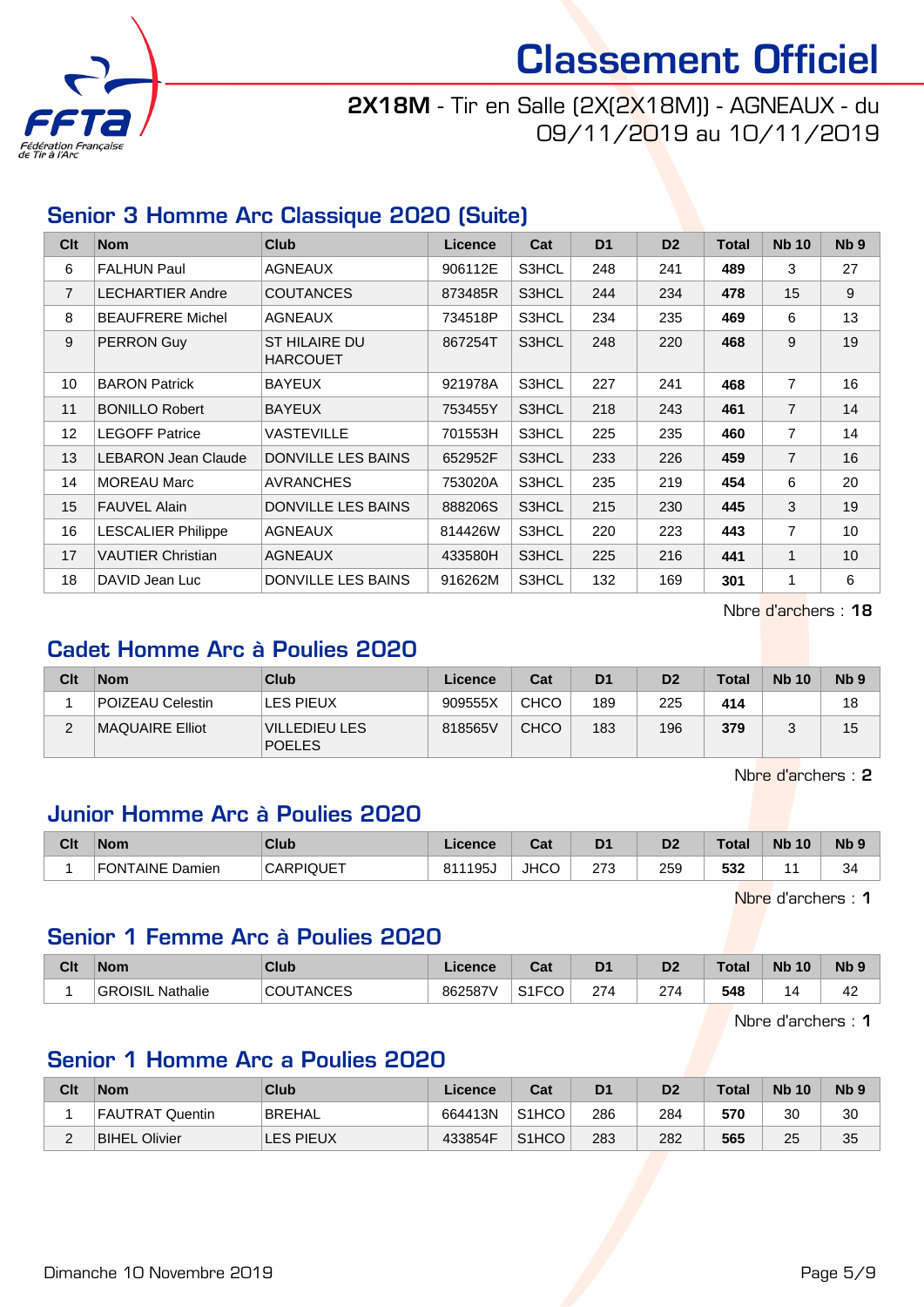

## 2X18M - Tir en Salle (2X(2X18M)) - AGNEAUX - du 09/11/2019 au 10/11/2019

## Senior 1 Homme Arc a Poulies 2020 (Suite)

| Clt    | <b>Nom</b>    | Club                                | Licence | Cat                | D <sub>1</sub> | D <sub>2</sub> | Total | <b>Nb 10</b> | N <sub>b</sub> <sub>9</sub> |
|--------|---------------|-------------------------------------|---------|--------------------|----------------|----------------|-------|--------------|-----------------------------|
| ⌒<br>ີ | DUCHEMIN Joel | ASAM CHERBOURG-<br><b>OCTEVILLE</b> | 900451B | S <sub>1</sub> HCO | 265            | 256            | 521   |              | 34                          |

Nbre d'archers : 3

## Senior 2 Femme Arc à Poulies 2020

| Clt | <b>Nom</b>            | Club                                  | Licence | Cat                | D <sub>1</sub> | D <sub>2</sub> | <b>Total</b> | <b>Nb 10</b> | N <sub>b</sub> <sub>9</sub> |
|-----|-----------------------|---------------------------------------|---------|--------------------|----------------|----------------|--------------|--------------|-----------------------------|
|     | ROTROU Anne Marie     | <b>CARPIQUET</b>                      | 909835B | S <sub>2</sub> FCO | 279            | 274            | 553          | 18           | 38                          |
|     | <b>BIHEL Brigitte</b> | LES PIEUX                             | 433851C | S <sub>2</sub> FCO | 243            | 246            | 489          |              | 37                          |
|     | <b>LEGER Estelle</b>  | <b>VILLEDIEU LES</b><br><b>POELES</b> | 818568Y | S <sub>2</sub> FCO | 224            | 211            | 435          |              | 22                          |

Nbre d'archers : 3

## Senior 2 Homme Arc à Poulies 2020

| Clt            | <b>Nom</b>                 | <b>Club</b>                                | <b>Licence</b> | Cat                | D <sub>1</sub> | D <sub>2</sub> | <b>Total</b> | <b>Nb</b> 10   | Nb <sub>9</sub> |
|----------------|----------------------------|--------------------------------------------|----------------|--------------------|----------------|----------------|--------------|----------------|-----------------|
| 1              | <b>DEBROISE Herve</b>      | <b>VILLEDIEU LES</b><br><b>POELES</b>      | 446188M        | S <sub>2</sub> HCO | 280            | 280            | 560          | 20             | 40              |
| $\mathcal{P}$  | <b>GAZENGEL Didier</b>     | ST HILAIRE DU<br><b>HARCOUET</b>           | 703471T        | S <sub>2</sub> HCO | 277            | 273            | 550          | 15             | 42              |
| 3              | <b>BOULEY Hubert</b>       | <b>VILLEDIEU LES</b><br><b>POELES</b>      | 594909R        | S <sub>2</sub> HCO | 273            | 273            | 546          | 13             | 40              |
| $\overline{4}$ | <b>NICOLLE Laurent</b>     | ST <sub>LO</sub>                           | 853644Z        | S <sub>2</sub> HCO | 254            | 271            | 525          | 12             | 34              |
| 5              | <b>LAUNAY Denis</b>        | <b>VILLEDIEU LES</b><br><b>POELES</b>      | 933352N        | S <sub>2</sub> HCO | 251            | 250            | 501          | 6              | 39              |
| 6              | LE POCHAT Franck           | <b>BREHAL</b>                              | 942024P        | S <sub>2</sub> HCO | 247            | 251            | 498          | $\overline{7}$ | 33              |
| $\overline{7}$ | <b>DUCHEMIN Christophe</b> | <b>ASAM CHERBOURG-</b><br><b>OCTEVILLE</b> | 317047S        | S <sub>2</sub> HCO | 258            | 240            | 498          | 5              | 30              |

Nbre d'archers : 7

## Senior 3 Homme Arc à Poulies 2020

| Clt            | <b>Nom</b>              | Club                                   | Licence | Cat   | D <sub>1</sub> | D <sub>2</sub> | <b>Total</b> | <b>Nb 10</b> | Nb <sub>9</sub> |
|----------------|-------------------------|----------------------------------------|---------|-------|----------------|----------------|--------------|--------------|-----------------|
|                | LEDANOIS Jean Luc       | <b>CHERBOURG EN</b><br><b>COTENTIN</b> | 203483C | S3HCO | 284            | 278            | 562          | 24           | 34              |
| 2              | <b>GIBERT Christian</b> | LES PIEUX                              | 433882L | S3HCO | 276            | 274            | 550          | 14           | 42              |
| 3              | <b>BIHEL Philippe</b>   | <b>LES PIEUX</b>                       | 417250H | S3HCO | 273            | 270            | 543          | 14           | 35              |
| $\overline{4}$ | <b>PALISSE Francois</b> | <b>CHERBOURG EN</b><br><b>COTENTIN</b> | 721886J | S3HCO | 272            | 271            | 543          | 13           | 41              |
| 5              | <b>LAISNE Philippe</b>  | <b>AGNEAUX</b>                         | 589746D | S3HCO | 267            | 265            | 532          | 6            | 43              |
| 6              | <b>LHOTE Jacques</b>    | <b>CAEN</b>                            | 602669A | S3HCO | 269            | 261            | 530          | 9            | 43              |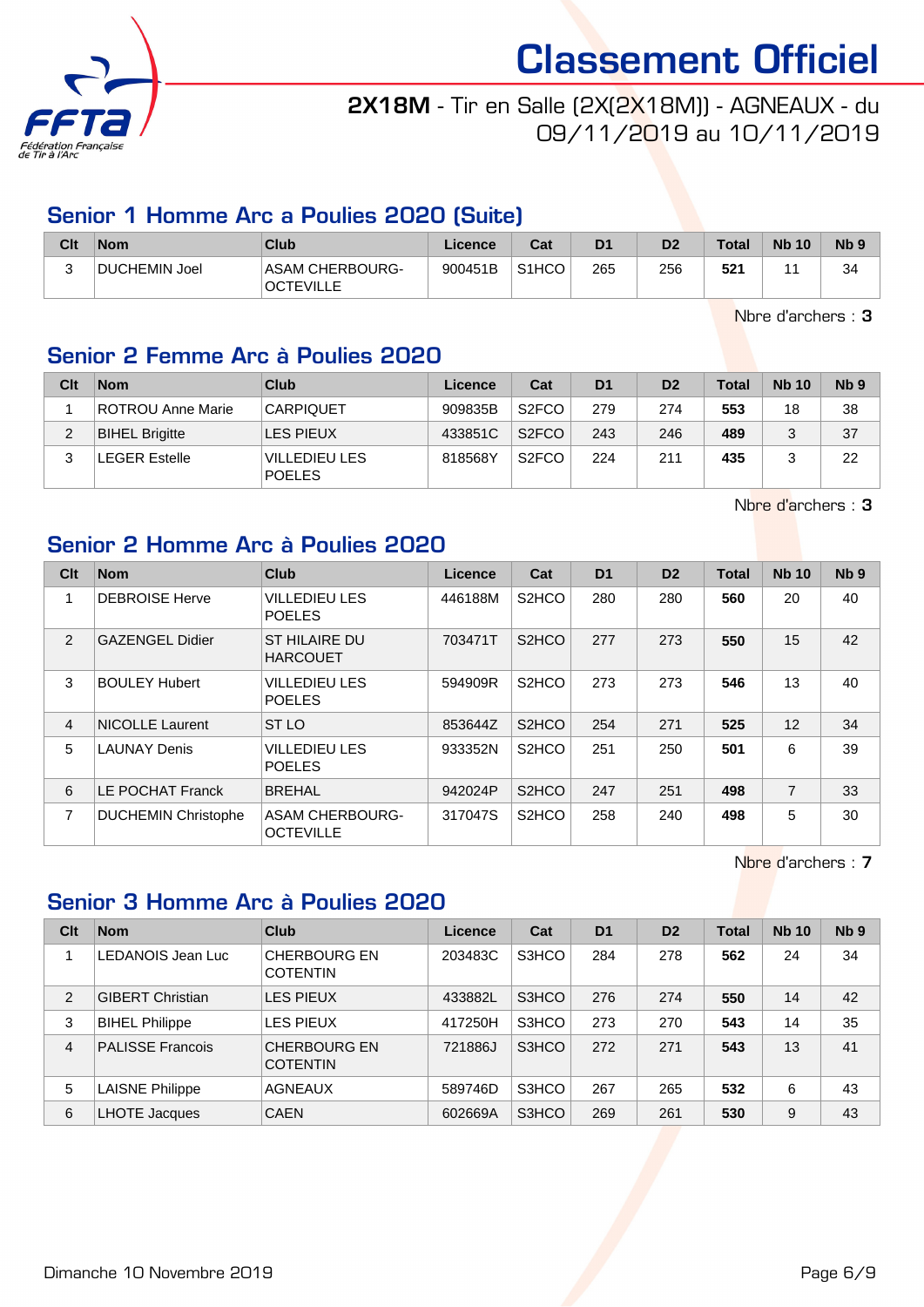

## 2X18M - Tir en Salle (2X(2X18M)) - AGNEAUX - du 09/11/2019 au 10/11/2019

## Senior 3 Homme Arc à Poulies 2020 (Suite)

| Clt | <b>Nom</b>   | Club                                  | Licence | Cat   | D <sub>1</sub> | D <sub>2</sub> | <b>Total</b> | <b>Nb 10</b> | Nb <sub>9</sub> |
|-----|--------------|---------------------------------------|---------|-------|----------------|----------------|--------------|--------------|-----------------|
|     | GUYARD Alain | <b>VILLEDIEU LES</b><br><b>POELES</b> | 252374V | S3HCO | 261            | 235            | 496          |              | 31              |
| 8   | LEGER Serge  | <b>VILLEDIEU LES</b><br><b>POELES</b> | 343149N | S3HCO | 234            | 250            | 484          |              | 31              |

Nbre d'archers : 8

## Cadet Homme Bare Bow 2020

| Clt | <b>Nom</b>                         | Club                              | Licence | Cat         | D <sub>1</sub> | D <sub>2</sub> | <b>Total</b> | <b>Nb 10</b> | N <sub>b</sub> <sub>9</sub> |
|-----|------------------------------------|-----------------------------------|---------|-------------|----------------|----------------|--------------|--------------|-----------------------------|
|     | DUNAUD Mathys                      | IST HILAIRE DU<br><b>HARCOUET</b> | 844921T | CHBB        | 237            | 244            | 481          |              | 14                          |
|     | EGRET-SURVILLE Paul CONDE SUR VIRE |                                   | 929811P | <b>CHBB</b> | 215            | 209            | 424          |              | 13                          |

Nbre d'archers : 2

### Scratch Femme Bare Bow 2020

| Clt            | <b>Nom</b>               | Club                             | Licence | Cat                | D <sub>1</sub> | D <sub>2</sub> | <b>Total</b> | <b>Nb 10</b> | N <sub>b</sub> <sub>9</sub> |
|----------------|--------------------------|----------------------------------|---------|--------------------|----------------|----------------|--------------|--------------|-----------------------------|
|                | ROTROU Anne Marie        | <b>CARPIQUET</b>                 | 909835B | S <sub>2</sub> FBB | 217            | 231            | 448          |              | 14                          |
| 2              | DUNAUD Anne              | ST HILAIRE DU<br><b>HARCOUET</b> | 884155N | S <sub>2</sub> FBB | 209            | 216            | 425          | 4            | 10                          |
| 3              | <b>LETOURNEUR Sylvie</b> | <b>CONDE SUR VIRE</b>            | 859530X | S <sub>2</sub> FBB | 193            | 196            | 389          | 6            | 5                           |
| $\overline{4}$ | _EGOUPIL Melanie         | <b>CONDE SUR VIRE</b>            | 939472R | S <sub>2</sub> FBB | 136            | 140            | 276          | 2            | 3                           |

Nbre d'archers : 4

## Scratch Homme Bare Bow 2020

| Clt            | <b>Nom</b>                 | <b>Club</b>                             | <b>Licence</b> | Cat   | D <sub>1</sub> | D <sub>2</sub> | <b>Total</b> | <b>Nb 10</b>   | Nb <sub>9</sub> |
|----------------|----------------------------|-----------------------------------------|----------------|-------|----------------|----------------|--------------|----------------|-----------------|
| 1              | <b>CANUET Xavier</b>       | <b>CONDE SUR VIRE</b>                   | 794746E        | S2HBB | 253            | 254            | 507          | 10             | 25              |
| 2              | <b>POULAIN Pierric</b>     | <b>ST HILAIRE DU</b><br><b>HARCOUET</b> | 856131C        | S2HBB | 253            | 251            | 504          | 10             | 21              |
| 3              | SPREAFICO Fabien           | <b>CONDE SUR VIRE</b>                   | 752508U        | S2HBB | 251            | 252            | 503          | 15             | 25              |
| $\overline{4}$ | <b>DESCHAMPS Sebastien</b> | <b>CONDE SUR VIRE</b>                   | 839552G        | S2HBB | 235            | 252            | 487          | 13             | 15              |
| 5              | <b>GUILBART Nicolas</b>    | <b>DONVILLE LES BAINS</b>               | 887312V        | S1HBB | 243            | 240            | 483          | 9              | 16              |
| 6              | <b>ANFRAY Dominique</b>    | ST HILAIRE DU<br><b>HARCOUET</b>        | 935218S        | S2HBB | 223            | 259            | 482          | 11             | 20              |
| 7              | <b>NEAU Michel</b>         | <b>MONTEBOURG</b>                       | 632642E        | S3HBB | 224            | 231            | 455          | 8              | 11              |
| 8              | <b>FOSSE Pierre</b>        | <b>DONVILLE LES BAINS</b>               | 367909B        | S3HBB | 229            | 224            | 453          | 5              | 12              |
| 9              | <b>MASSON Gabin</b>        | ST LO                                   | 696561G        | S1HBB | 222            | 220            | 442          | 8              | $\overline{7}$  |
| 10             | <b>TIREL Jean-Jacques</b>  | <b>AGNEAUX</b>                          | 851355L        | S2HBB | 228            | 214            | 442          | 5              | 13              |
| 11             | <b>LECOCQ Fabrice</b>      | ST <sub>LO</sub>                        | 798075Y        | S2HBB | 194            | 222            | 416          | 6              | 14              |
| 12             | <b>LEPROVOST Didier</b>    | <b>CARENTAN</b>                         | 591052Y        | S3HBB | 214            | 198            | 412          | $\overline{2}$ | 10              |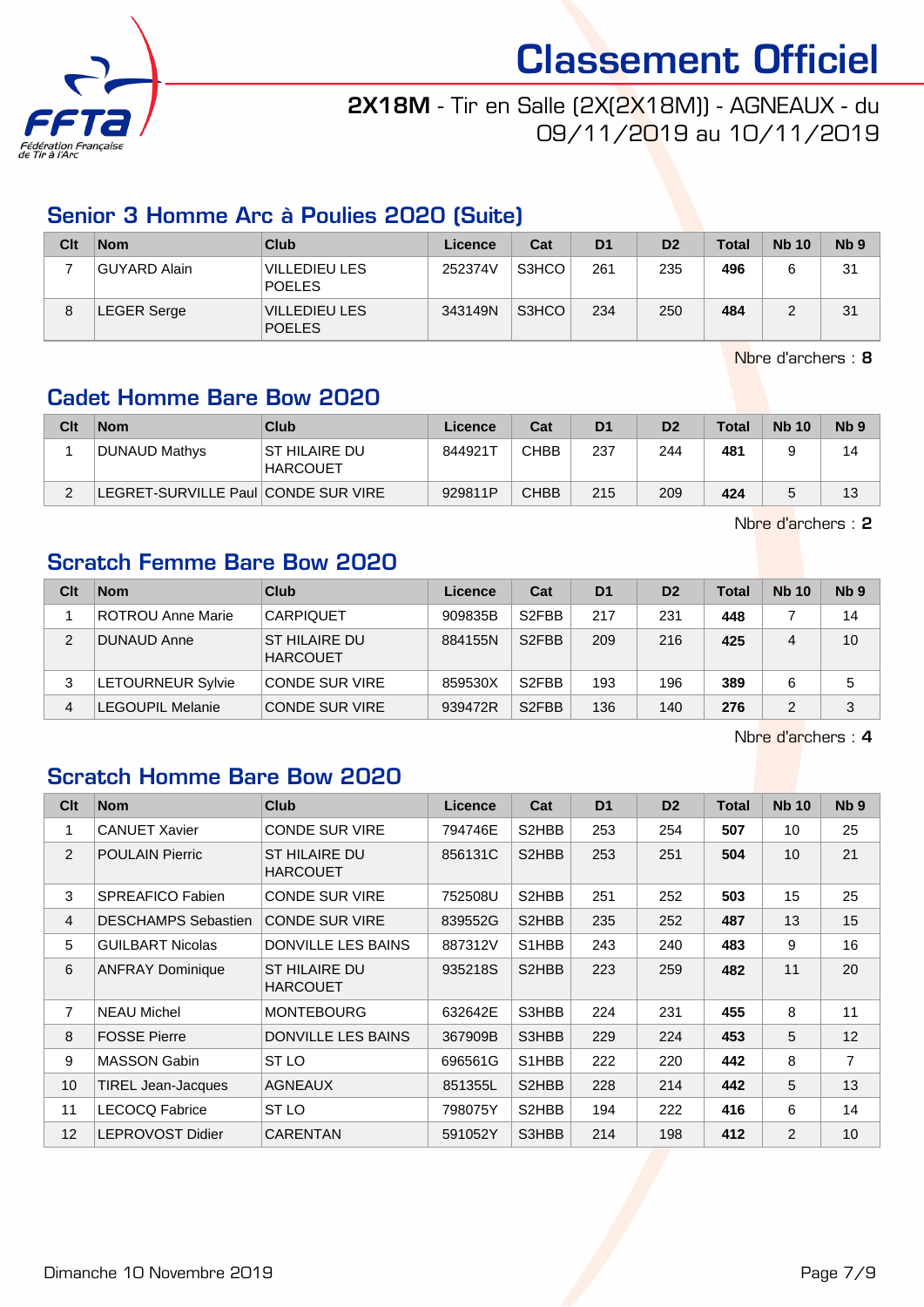

## 2X18M - Tir en Salle (2X(2X18M)) - AGNEAUX - du 09/11/2019 au 10/11/2019

## Scratch Homme Bare Bow 2020 (Suite)

| Clt | <b>Nom</b>                | Club                      | Licence | Cat                | D <sub>1</sub> | D <sub>2</sub> | <b>Total</b> | <b>Nb 10</b> | N <sub>b</sub> <sub>9</sub> |
|-----|---------------------------|---------------------------|---------|--------------------|----------------|----------------|--------------|--------------|-----------------------------|
| 13  | PIROU GaËtan              | <b>COUTANCES</b>          | 791157D | S2HBB              | 198            | 203            | 401          |              | 12                          |
| 14  | <b>BERTEAUX Stephane</b>  | <b>AVRANCHES</b>          | 811313M | S <sub>2</sub> HBB | 206            | 181            | 387          | 2            | 9                           |
| 15  | <b>LAVAGNA Vincent</b>    | <b>AGNEAUX</b>            | 830067X | <b>JHBB</b>        | 186            | 187            | 373          | 4            | 6                           |
| 16  | <b>GOURNEL Francois</b>   | <b>DONVILLE LES BAINS</b> | 936326W | S3HBB              | 178            | 187            | 365          | 4            | 6                           |
| 17  | <b>VAUTIER Christian</b>  | <b>AGNEAUX</b>            | 433580H | S3HBB              | 170            | 186            | 356          |              | 6                           |
| 18  | <b>HAUTEUR Marc</b>       | <b>CARPIQUET</b>          | 717062R | S3HBB              | 155            | 189            | 344          | 2            | 5                           |
| 19  | <b>LE ROY Olivier</b>     | <b>CARPIQUET</b>          | 851805A | S <sub>2</sub> HBB | 176            | 156            | 332          | 1            | 3                           |
| 20  | <b>MARIE Louis</b>        | <b>AGNEAUX</b>            | 835053S | S <sub>2</sub> HBB | 158            | 148            | 306          |              | 5                           |
| 21  | <b>VANDERPERRE Gerard</b> | <b>DONVILLE LES BAINS</b> | 821429H | S3HBB              | 144            | 158            | 302          | 1            | 6                           |

Nbre d'archers : 21

## Autres tirs

#### Junior Femme Arc Classique 2020

| <b>Tir</b>                   | <b>Nom</b>             | Club             | .icence | ◠孪<br>⊍a.  | D <sub>1</sub> | D2  | $\tau$ otal | <b>N<sub>b</sub></b><br>10 | <b>N<sub>b</sub></b> |
|------------------------------|------------------------|------------------|---------|------------|----------------|-----|-------------|----------------------------|----------------------|
| Tir <sub>2</sub><br><u>.</u> | <b>OSMONT</b><br>Alice | <b>CARPIQUET</b> | 916818S | JFC'<br>◡∟ | 270            | 255 | 525         | <br>N                      | 26                   |

Nbre d'archers : 1

### Senior 1 Homme Arc Classique 2020

| <b>Tir</b>       | 'Nom                 | <b>Club</b>       | Licence | ົີີ່<br>ual | D <sub>1</sub> | D <sub>2</sub> | Total | <b>Nb</b><br>10 | N <sub>b</sub> <sub>9</sub> |
|------------------|----------------------|-------------------|---------|-------------|----------------|----------------|-------|-----------------|-----------------------------|
| Tir <sub>2</sub> | <b>BRARD Bastien</b> | <b>MONTEBOURG</b> | 828590S | S1HCL       | 266            | 265            | 531   | ັ               | 29                          |

Nbre d'archers : 1

### Senior 2 Femme Arc Classique 2020

| <b>Tir</b> | <b>Nom</b>       | Club         | icence  | ו ה<br>∍a⊧               | D <sup>1</sup> | D <sub>2</sub><br>ש | Total | <b>N<sub>b</sub></b><br>10 | <b>N<sub>b</sub></b> |
|------------|------------------|--------------|---------|--------------------------|----------------|---------------------|-------|----------------------------|----------------------|
| Tir.       | ABBE<br>Nathalie | <b>AGNEA</b> | 940098W | S <sub>2</sub> FCL<br>◡∟ | 252            | 247                 | 499   | .                          | ں ا                  |

Nbre d'archers : 1

## Senior 2 Homme Arc Classique 2020

| Tir   | <b>Nom</b>          | Club                          | Licence | Cat                | D1  | D <sub>2</sub> | <b>Total</b> | <b>Nb 10</b> | N <sub>b</sub> 9 |
|-------|---------------------|-------------------------------|---------|--------------------|-----|----------------|--------------|--------------|------------------|
| Tir 2 | <b>PALY Olivier</b> | FONTENAY LE<br><b>MARMION</b> | 800914J | S2HCL              | 264 | 265            | 529          | 18           | 20               |
| Tir 2 | LECOCQ Fabrice      | ST <sub>LO</sub>              | 798075Y | S <sub>2</sub> HCL | 241 | 238            | 479          | 12           |                  |

Nbre d'archers : 2

## Senior 3 Homme Arc Classique 2020

| <b>Nb</b><br><b>Nb 10</b><br><b>Tir</b><br>D <sub>1</sub><br>D <sub>2</sub><br>Total<br>Club<br>Licence<br><b>Nom</b><br>Cat<br>- |  |
|-----------------------------------------------------------------------------------------------------------------------------------|--|
|-----------------------------------------------------------------------------------------------------------------------------------|--|